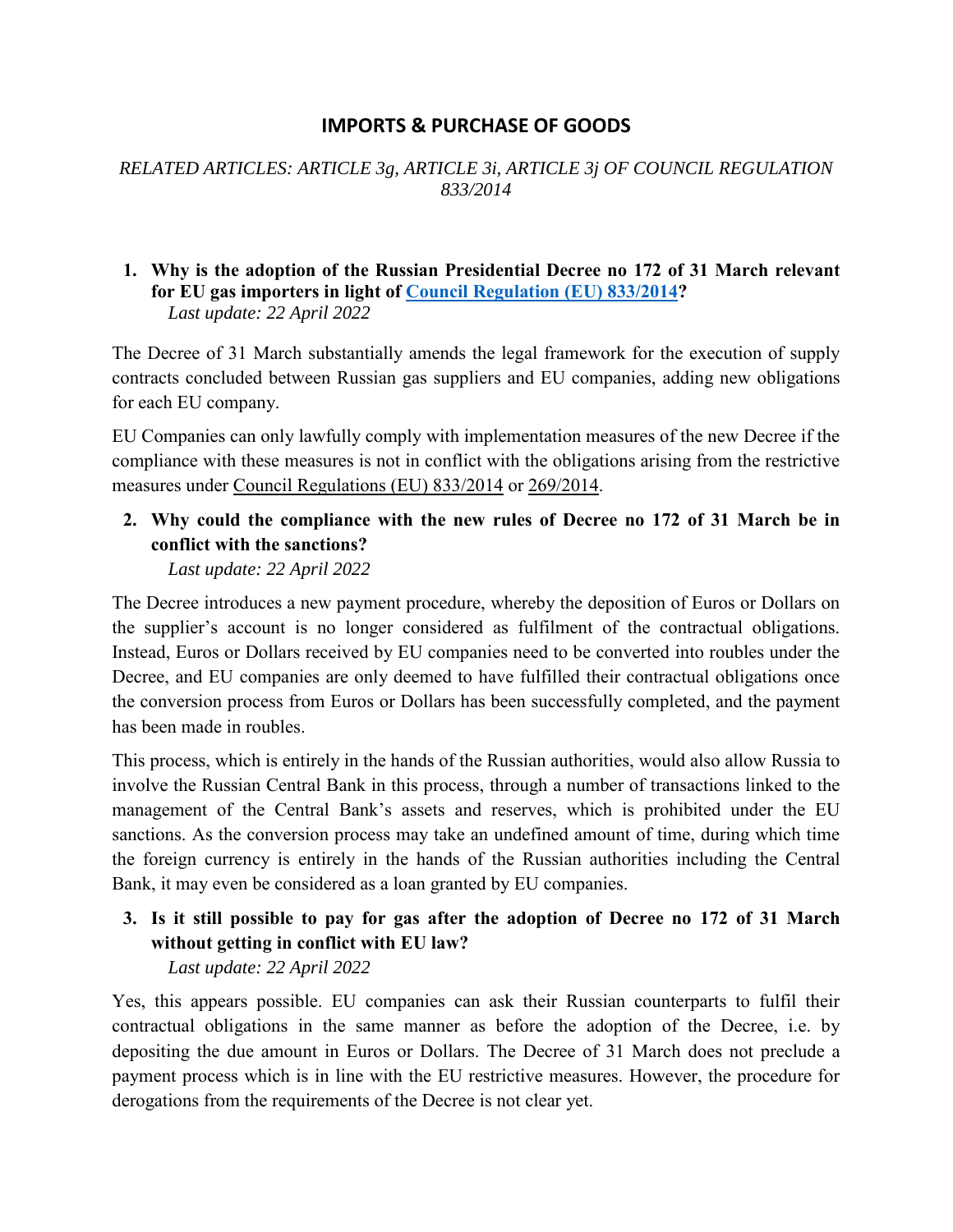**4. Are EU gas importers allowed to engage with Gazprom and GazpromBank in order to seek an acceptable solution or additional information on the situation? Are they allowed to open an account in euro with GazpromBank for gas payments?**

*Last update: 22 April 2022*

The existing sanctions do not prohibit engagement with Gazprom or GazpromBank, beyond the refinancing prohibitions relating to the latter, as per Article 5(1)(a) and (6). Likewise, they do not prohibit opening an account with GazpromBank. Such engagement or account, however, should not lead to the violation of other prohibitions in [Council Regulations \(EU\) 833/2014](https://eur-lex.europa.eu/legal-content/EN/TXT/?uri=CELEX:02014R0833-20220316) or [Council](https://eur-lex.europa.eu/legal-content/EN/TXT/?uri=CELEX:02014R0269-20220315) [Regulation 269/2014.](https://eur-lex.europa.eu/legal-content/EN/TXT/?uri=CELEX:02014R0269-20220315)

**5. Can EU operators make transfers in euros to the specified account at GazpromBank if they previously or simultaneously make a clear statement to the effect that their payment obligation ends with this transfer?**

*Last update: 22 April 2022*

Yes, EU companies could make a clear statement that they intend to fulfil their obligations under existing contracts and consider their contractual obligations regarding the payment already fulfilled by paying in euros or dollars, in line with the existing contracts, as before the adoption of the Decree.

It would be advisable to seek confirmation from the Russian side that this procedure is possible under the rules of the Decree.

**6. Is the purchase of goods listed in Annexes XVII, Annex XXI and XXII of Council Regulation 833/2014 by an EU company allowed when the goods are exported from Russia towards a third country and are not transiting Union territory?** *Last update: 14 June 2022*

No. Articles 3g, 3i and 3j of Council Regulation 833/2014 prohibit the purchase, import, or transfer, directly or indirectly, of the goods listed in Annexes XVII, XXI and XII if they originate in Russia or are exported from Russia. The prohibition on purchase applies irrespective of the final destination of the goods. Provided the purchase falls within the scope of Article 13 of Regulation 833/2014, it is not relevant whether the goods are destined for the EU or not.

**7. Is the purchase of Russian seaborne crude oil by an EU company allowed when the goods are exported from Russia towards a third country and are not transiting Union territory?**

*Last update: 14 June 2022*

Yes. Contrary to Articles 3g, 3i and 3j of Council Regulation 833/2014, Article 3m of Council Regulation 833/2014 prohibits only the purchase, import, transfer of Russian seaborne crude oil that is destined for import into Member States, as highlighted in recital 15 by Council Regulation 2022/879 of 3 June 2022 amending Council Regulation 833/2014. An EU company is still allowed to transport Russian crude oil to a third country.